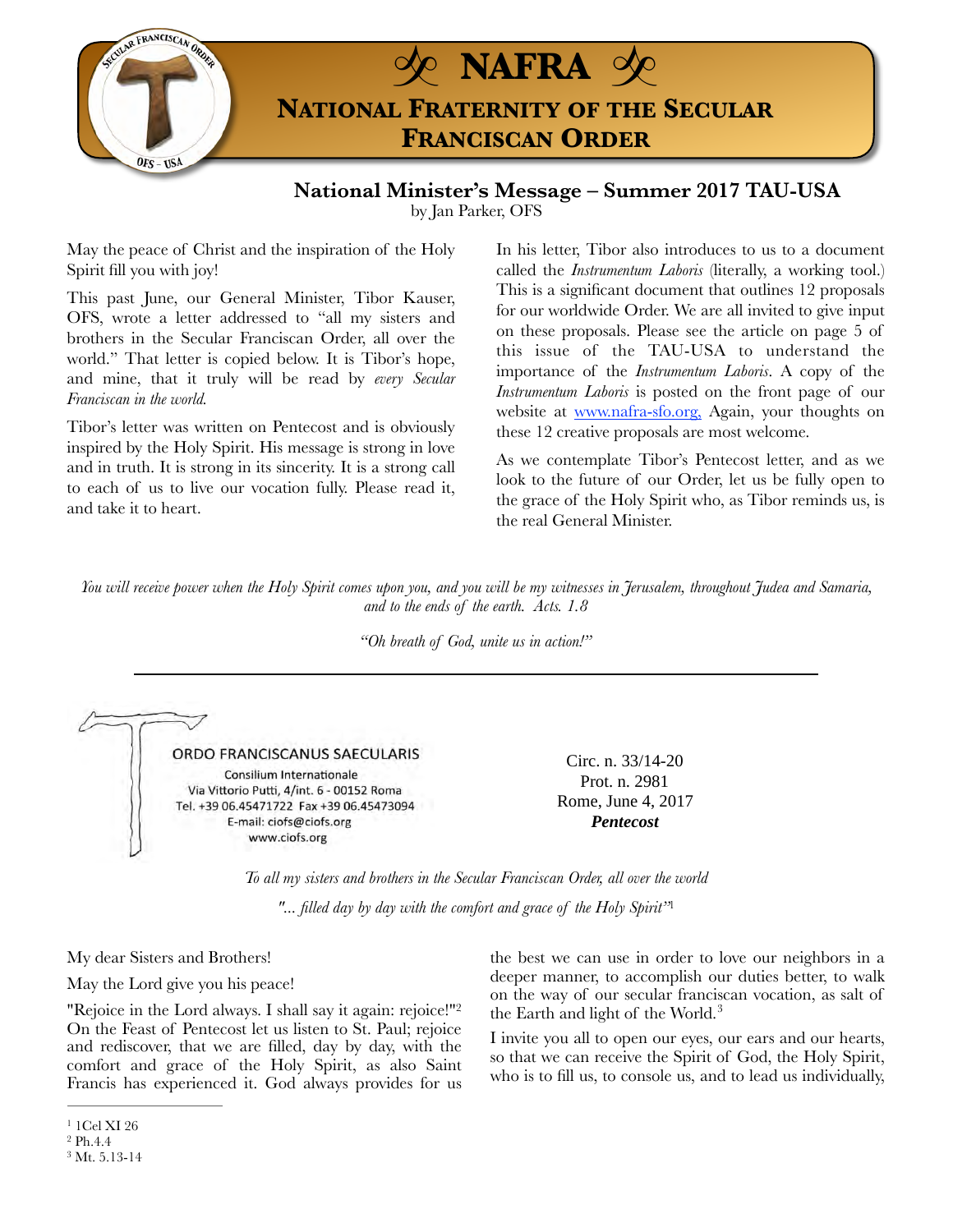in our families and in the fraternities. It is the Holy Spirit, who fills us with life, without Him we would not have life. Because of Him we can live our vocation, can live our family lives and our lives in the fraternity. Let us always be fully aware of this, and live "the dignity and freedom of the sons of God, in whose hearts the HolySpirit dwells as in His temple." [4](#page-1-0)

<span id="page-1-7"></span><span id="page-1-6"></span>1. "As you sent me into the world, so I sent them into the world."<sup>5</sup>

This is the motto of the coming General Chapter, and I take the opportunity to invite you to consider, what does it mean for us to be sent into the world?

We must have a clear vision about our identity. It is much more important to have a very clear knowledge on who we are, than to know what we are to do. Our identity is whom God wants us to see. Without knowing who we are we will never know what we shall do, and will make lots of mistakes, also if with a good intention.

"It is not good for the man to be alone." $6$  It strongly belongs to our identity that we are to live in different kindsof communities. "No man is an island." $7$  We, secular franciscans are living in our families, in our fraternities, in our working teams, in our parish communities: such a richness and treasure, where God has invited to us to experience, to celebrate and to spread his love!

### **Family life**

The most important community, that gave the most important part of our being, of our identity, is our family. Everyone was born into a family. Except some rare and sad stories, each of us has an experience of the family. We have the experience of the love of our father, which is the image of the love of our Heavenly Father. We have the experience of the love of our mother, which is the image of the love of the Holy Virgin, who is the heavenly mother for all. "From the wedlock of Christians there comes the family, in which new citizens of human society are born, who by the grace of the Holy Spirit received in baptism are made children of God, thus perpetuating the people of God through the centuries. The family is, so to speak, the domestic church"[. 8](#page-1-4)

<span id="page-1-10"></span>Our families, as being domestic churches, have to be places of prayer, where we can convey the faith and love that we have received and thus have to share it with our children. Through our whole life, through the example of our spiritual life, through the example of our love to our husband/wife, through the example of our work, through the example of our dedication to the fraternities, to the poor and needy, to the social affairs, we live our identity as the children of God, and share all these goods

<span id="page-1-5"></span> $9$  1Cor. 6.19

with our children. By bringing up our children we are instruments of God who is working in our children, too, and thus we are perpetuating the people of God.

# **Fraternity life**

<span id="page-1-8"></span>Our fraternities - particularly our local fraternities - are the places, where we can live our vocation, where we can find the source of life, by accepting, living and giving the love of God. We have to open ourselves in the fraternities, to make them real fraternities, that is to share our lives with our sisters and brothers. The goal is not to live a nice fraternal life but a true and honest one. We have to open ourselves. We shall not be afraid to expose ourselves to one another, to share our treasures, but also to accept and not to hide our weakness, our shortcomings! We have to be so close to each other that our souls can touch one another. We have to take the risk of being opened, we have to take the risk of the conflicts. Sincere and opened fraternal life means to be ready to share all that we have. However, real fraternal life also means to be opened to the fraternal warning and fraternal correction. Remember, my dear sisters and brothers, that the Holy Spirit is working through these fraternal relationships in the fraternity. We have to take the risk of hurting each other and also of having wounds, but these wounds help us in the reconciliation. There is no real fraternity without reconciliation. As brothers and sisters of penance, we always have to live together with our fragility, with our wounds, being always ready, however, to ask and to give forgiveness. There is no Pentecost, no renewal in the fraternity if we close ourselves from each other and limit our relationships to a kind of tea party.

<span id="page-1-9"></span>However, it is not only for us, it is not for our good feelings. It is because we bring it out to the world, regardless we are aware or not. We bring out what we receive and experience there. It is our deep responsibility how the Holy Spirit can fill our fraternities with life, with life that we will bring out and make visible to our neighbors. Let us give space to the Holy Spirit, my sisters and brothers, to shake, to move our fraternities, to renew our fraternity life! God is not willing to make us sit in a comfortable place, He wants us to live a vivid life, that brings fruits.

#### **In the ecclesial community**

<span id="page-1-11"></span>The Apostle warns us: "your body is a temple of the Holy Spirit within you<sup>n[9](#page-1-5)</sup>. We understand it, and it is correct, that each one's body is the temple of the Holy Spirit. But it is worth to consider, that we, as the body of Christ when we think about the Church, are the temple of the Holy Spirit, too. Our communities are temples of

<span id="page-1-0"></span> $^4$  $^4$  LG  $9\,$ 

<span id="page-1-1"></span> $5 \text{Jn. } 17.18$  $5 \text{Jn. } 17.18$ 

<span id="page-1-2"></span> $6$  Gen. 2.18

<span id="page-1-3"></span> $^7$  $^7$  John Donne: Meditation XVII., 1624, and Thomas Merton, 1955

<span id="page-1-4"></span> $8$ LG 11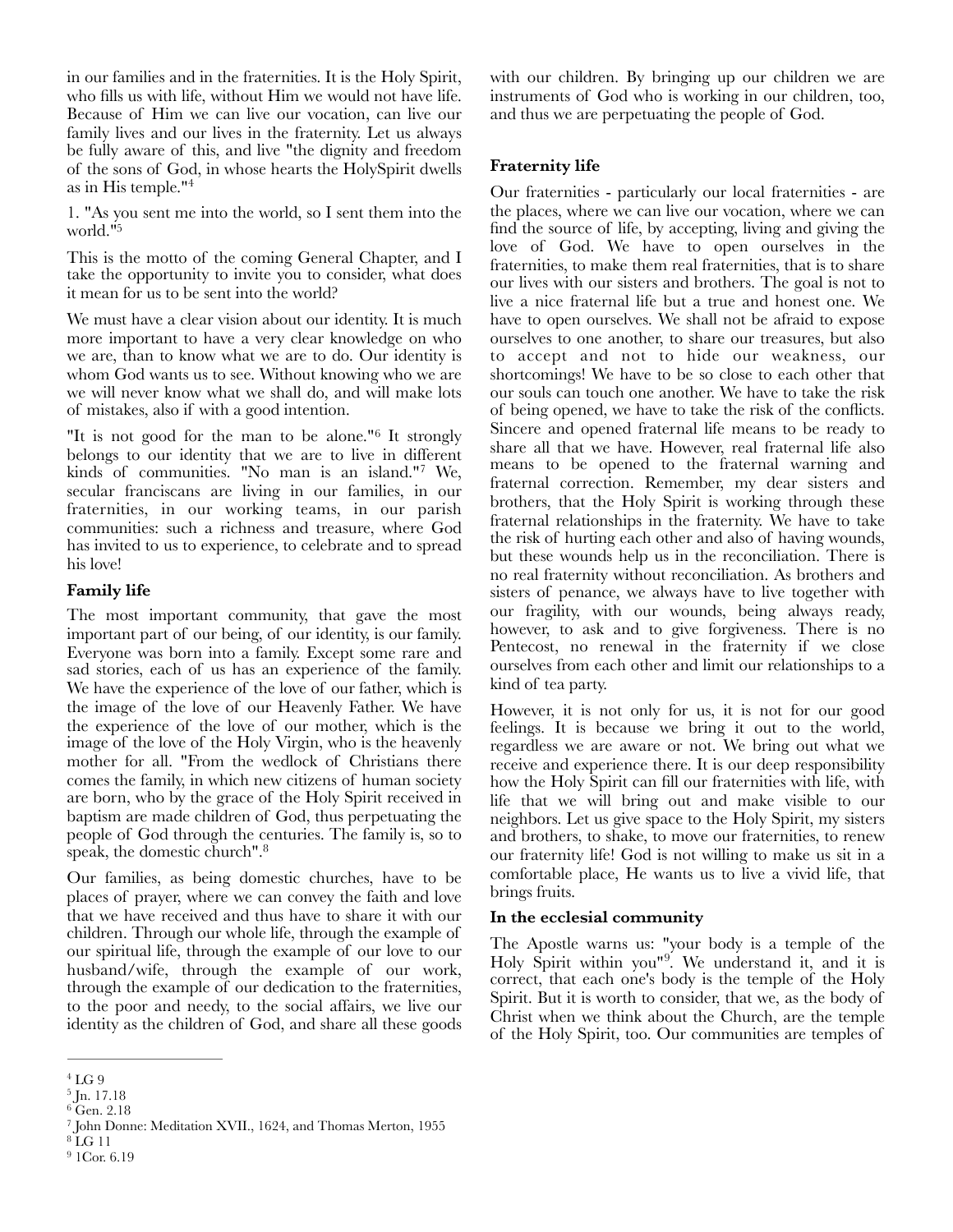the Holy Spirit, too. St. Paul's trinitarian spirit can lead us to a new approach of our role in the Church. We have to let the Holy Spirit dwell among us, dwell in the ecclesial community.

We shall be such stones of the Church, that are ready to receive Christ as being the cornerstone, and are ready to be a place for the Holy Spirit. It is particularly our duty, as secular franciscans, to bring our spirituality into the parish communities and to other ecclesial communities, so that it will be filled with joy, with humble attitude of serving one another, with creative love, with an attitude that respects and strives for the care of creation in all our activities, with an intention to focus the parish life on the poorest and the most needy inside, but also outside the members of its community.

As a temple of the Holy Spirit we have to fill the life of the Church with what we can give: the fraternal love, the respect of each other, the attention to everyone, the good news, that we all are children of God by the sacrament of the baptism, and God has made of us his people.

#### **In the society**

Each secular franciscan is a citizen of a certain country. Each secular franciscan is living in a town or village. Each secular franciscan is working (or used to work) for the good of the society. We are not hermits, we are inserted to a wider community of our fellow citizens by God. It is our responsibility and a part of our vocation to strive to form part of our society always in a better way, in the spirit of service, and to do our best to "build a more fraternal and evangelical world so that the kingdom of God may be brought about more effectively" $10$ .

We have to seek the good of all, particularly in the service of the smallest, the poorest, the most marginalized, those, who do not have the essential to live a life with human dignity, regardless these essentials being material or spiritual ones. We have to take care of the created world, because since the beginning of times, the Spirit of God has been present over the creation<sup>[11](#page-2-1)</sup>. We have to do our best, each one of us according to the possibilities, to create a spiritual and material environment responding to the initial project of God, by seeking the best solutions to the problems and to the tasks we are facing in our daily life.

However, it is also a part of our vocation to bring the Holy Spirit where civil liberty or religious freedom is misunderstood, and thus practiced in a wrong manner. Also, we have to bring the Holy Spirit, where culture is not a praise and fruit of the talents, the knowledge or the beauty for the good of the people, for the care of creation or for the protection of life, but on the contrary, such things are called culture, which are to ruin dignity, to mislead the ignorants, the uneducated, the illiterate, to

<span id="page-2-4"></span> $14$  2Cel CXLV 193

exploit the natural and human resources, and which are praising the immediate experience, the instant joy, leading downwards instead of searching the way up high to God.

#### **2. How to manage an order**

In November in Rome, we will conclude the topic, that has been opened to a worldwide discussion in 2014 at the General Elective Chapter in Assisi: 'How to manage an international Order like OFS?"

<span id="page-2-8"></span><span id="page-2-7"></span>What is the Order, who is the Order? We are the Order, we all, sisters and brothers, all over the world, who want to live the Gospel in the manner of St. Francis<sup>[12](#page-2-2)</sup>. The Secular Franciscan Order is not only the presidency, not only the international council, not only the international fraternity, but "it is an organic union of all Catholic fraternities scattered throughout the world" $13$ . It is our common task to learn, how can we animate and guide this great union of our fraternities, which is not only a spiritual family, but has also the reality of a kind of an organization. Therefore, the management of the Order does not regard only to the International Council, or to the CIOFS Presidency. Management has to be a common management at all levels.

<span id="page-2-5"></span>We have to learn from God and from each other, how to deal not only with the 'heavenly' things, like prayer life, sacramental life, devotions, but also with the 'earthly' things, like organize meetings, give proper formation, improve communication. None of these two parts can live without the other. We have different experiences and different skills, practices. This will be the time to share them, to teach each other and to learn from each other. We have to remember, that each and every one of us will be the instrument of God towards the others. Therefore I ask all of you to read the *Instrumentum Laboris* carefully, discuss it in the different councils and fraternities, so that those who will be present at the General Chapter, will be able to enrich the common experience and will be able to help the entire Order to find the project of God for the next three years.

<span id="page-2-9"></span><span id="page-2-6"></span>Saint Francis said, that the General Minister of the Order is the Holy Spirit<sup>[14](#page-2-4)</sup>. It is always very important to know this, but now in particular, when we are facing the XV General Chapter of the Secular Franciscan Order. We will meet to strengthen our identity, to celebrate the diversity and to build the unity in the International Fraternity of the Secular Franciscan Order. This will be our mandate, we have to work on this in November in Rome, and also after having returned back to our local fraternities. All what we have to do will not be completed by the end of the General Chapter, moreover, it will be the beginning. We have to go back to our fraternities, sharing the gift of God and the fruit of our work, so that

<span id="page-2-0"></span> $^{10}$  $^{10}$  $^{10}$  OFS Rule  $14$ 

<span id="page-2-1"></span> $^{11}$  $^{11}$  $^{11}$  cf. Gen.  $1.2\,$ 

<span id="page-2-2"></span> $12$  OFS Rule 2, GG.CC. 3

<span id="page-2-3"></span><sup>&</sup>lt;sup>[13](#page-2-8)</sup> OFS Rule 2, GG.CC. 3